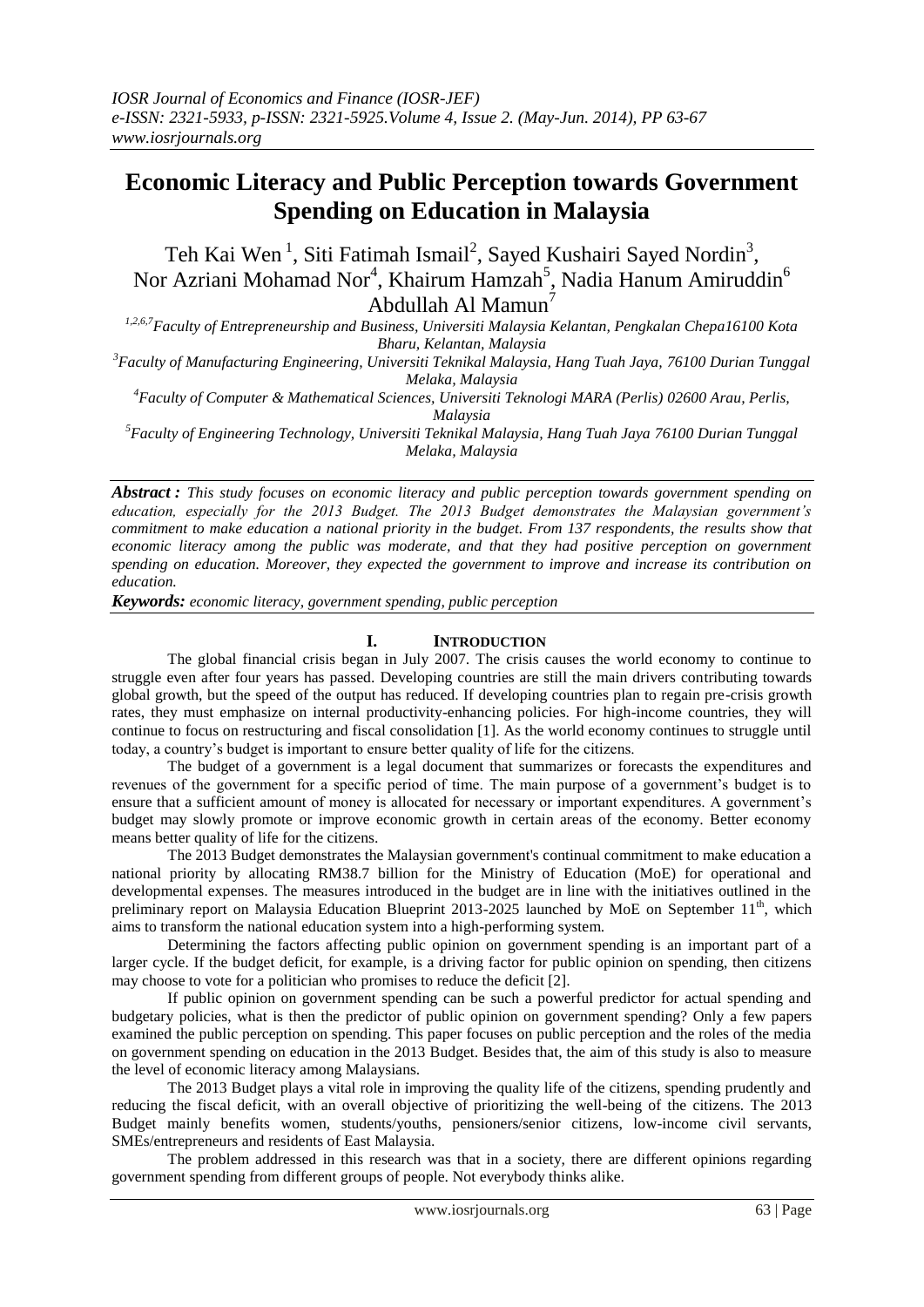As a society, there are people that do not agree with the budget allocation set by the government. They feel that it only benefits some people, as mentioned above, and disregards others. Besides that, citizens do not understand why the government allocates most money to those people. Is the misunderstanding caused by the factors mentioned above? Although there were many who cared or paid attention to the 2013 Budget speech delivered by our Prime Minister, but did they really understand why the government allocated part of the money for education?

## **II. LITERATURE REVIEW**

**2.1 Budget 2013** The 2013 Budget was announced by the Prime Minister of Malaysia on 28<sup>th</sup> September 2012. In [3], the 2013 Budget focused on improving the quality of life of the residents, ensuring sustainable economic growth, spending prudently and reducing the fiscal deficit, with an overall objective of prioritizing the well-being of the citizens. The government will assure that citizens will receive excellent services and maximum benefit by implementing the development of projects and programs stated in the 2013 Budget. Therefore, the theme for the 2013 Budget is "Prospering the Nation, Enhancing Well-being of the Citizen: A Promised Fulfilled".

The total budget allocation for 2013 is RM251.6 billion, which is used to develop projects and programs focusing on the well-being of the residents and national development. Of the total amount, RM201.9 billion or 80% is allocated for operating expenditure and RM49.7 billion or 20% is allocated for Development Expenditure. Operating expenditure includes emoluments of RM58.6 billion (23.3%), supplies and services of RM33.7 billion (13.4%), fixed charge and grants of RM107.3 billion (42.6%), purchase of assets of RM1.1 billion (0.4%) and other expenditures of RM1.2 billion (0.5%).

In the 2013 Budget, the government has allocated 21% from the total budget for education and training. A sum of RM38.7 billion is allocated for the MoE for operational and developmental expenditures. The government made such decision because they are aware that education and training are pre-requisites for the prosperity of the country and the well-being of the citizens [3].

### **2.2 Public Perception**

Research on public opinion on spending has mostly taken the form of investigating how public opinion affects policy. While this paper focuses on budgeting and public opinion on spending, it is important to note that public opinion also tends to influence the overall policy direction. In [4], it is found that shifts in public opinion tend to lead to congruent shifts in public policy in the United States, and in cases where there was a change in policy, that policy change followed a similar change in public opinion in 66% of the cases studied by the authors.

Public perception refers to the understanding of the people towards a statement, public or official issue. It is very difficult to overcome negative public perception. While, government spending can refer to expenses made by local, regional and national governments [5]. A government may spend on few areas including future investments, acquisitions, and transfer payments for the well-being of the citizens and national development.

#### **2.3 Economic Literacy**

Education is an important factor influencing the economic literacy of a person. According to [6], a person with a higher level of education will most likely understand the factors affecting national economy because they are well-informed and capable of understanding complex economic events.

With the increasing challenge of sustaining economic growth within the continent, the search for the foundations of growth and sustainability in Malaysia is increasing, and the importance of literacy is becoming recognized. This phenomenon is currently observed in most developing countries, including Africa, and it is a crucial element of emerging literacy-based economies. Better education increases the stock of human capital in the economy, improves the efficiency of the workforce and raises aggregate productivity.

It was an assessment on the economic literacy of the U.S. public [6]. The collected survey data were used to measure economic literacy of the public, to identify factors affecting economic literacy, and to evaluate the influence of economic literacy on public opinion about current economic issues. A telephone interview was conducted to gather information from a random sample of 1,005 people whose age were 18 years or older. The result suggested that economic literacy had a direct effect on public opinion. The economic literacy was significant with variables, which include Federal Reserve should set monetary policy, reduce federal budget deficit by increasing taxes on business, encourage economic growth by increasing government spending to provide jobs, the U.S. government should prohibit increase in oil and gas prices if oil supply is reduced due to crises in the Middle East and limit imports from other countries to reduce trade deficit.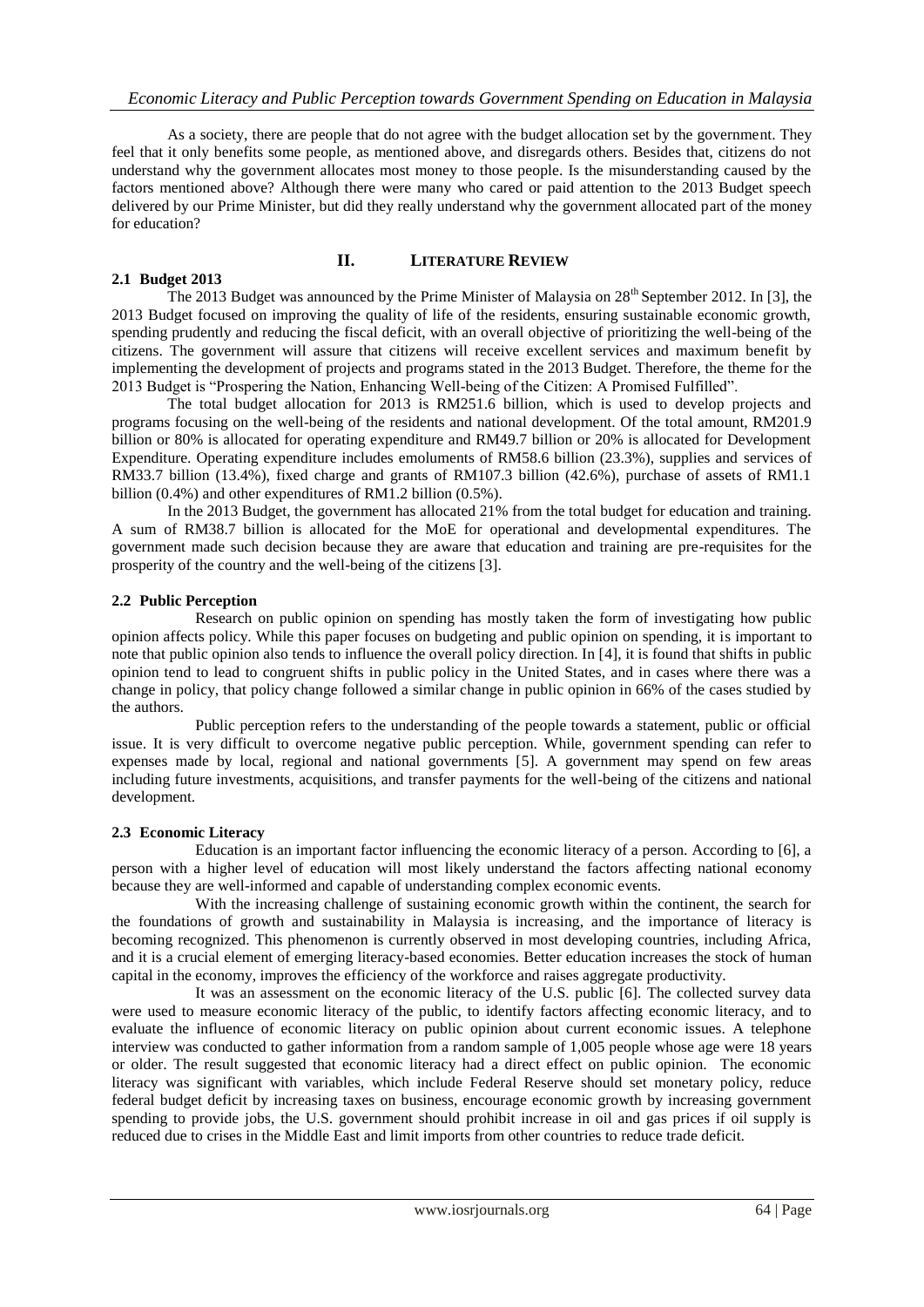#### **III. METHODOLOGY**

137 respondents were given a set of questionnaire. The questionnaire consists of 3 parts; Part A is demographic, Part B is questions on economic literacy and Part C is public perception on government spending. Part B is true/false questions (see appendix) and questions in Part C are measured in 7 range of Likert scale format (see Table 4). Descriptive statistics will be performed for the analysis.

| IV.                                      | <b>FINDINGS</b> |                                    |
|------------------------------------------|-----------------|------------------------------------|
| <b>Table 1 Background of Respondents</b> |                 |                                    |
|                                          | Frequency       | $\mathbf{0}_{\mathbf{0}}^{\prime}$ |
| Age                                      |                 |                                    |
| 20 and below                             | 2               | 1.5                                |
| 21-30                                    | 128             | 93.3                               |
| $31 - 40$                                | $\mathfrak{2}$  | 1.5                                |
| $41 - 50$                                | $\overline{c}$  | 1.5                                |
| 50 and above                             | 3               | 2.2                                |
| Total                                    | 137             | 100                                |
| Gender                                   |                 |                                    |
| Male                                     | 99              | 72.3                               |
| Female                                   | 38              | 27.7                               |
| Total                                    | 137             | 100                                |
| Occupation                               | 137             | 100                                |
| Student                                  | 107             | 78.1                               |
| <b>Private Sector</b>                    | 22              | 16.1                               |
| Government Servant                       | $\overline{4}$  | 2.9                                |
| Entrepreneur                             | 1               | 0.7                                |
| Others                                   | 3               | 2.2                                |
| Total                                    | 137             | 100                                |
| <b>Income Level (RM)</b>                 |                 |                                    |
| 1500 and below                           | 105             | 76.6                               |
| 1501-3000                                | 18              | 13.1                               |
| 3001-4500                                | 12              | 8.8                                |
| 4501-6000                                | $\mathfrak{2}$  | 1.4                                |
| Total                                    | 137             | 2.2                                |
| Race                                     |                 |                                    |
| Malay                                    | 54              | 39.4                               |
| Chinese                                  | 69              | 50.4                               |
| Indian                                   | 14              | 10.2                               |
| Total                                    | 137             | 100                                |

According to Table 1, the largest group of respondents in this study aged between 21-30 years old (93.3%). Majority of the respondents were female (72.3%), while male represented 27.7%. With regard to occupations, most respondents were students (78.1%). 16.1% of respondents worked in the private sector, and 2.9% were government servants. The highest percentage of respondents earned below RM 1500 (76.6%), followed by RM 1501–RM 3000 (13.1%) income earners. Chinese represented about half of the respondents (50.4%), followed by Malay (39.4%) and Indian (10.2%).

| Score $(\% )$ | <b>Frequency</b> | $\frac{6}{9}$ |
|---------------|------------------|---------------|
| 35            | $\mathfrak{D}$   | 1.5           |
| 40            | 3                | 2.2           |
| 45            | 6                | 4.4           |
| 50            | 6                | 4.4           |
| 55            | 13               | 9.5           |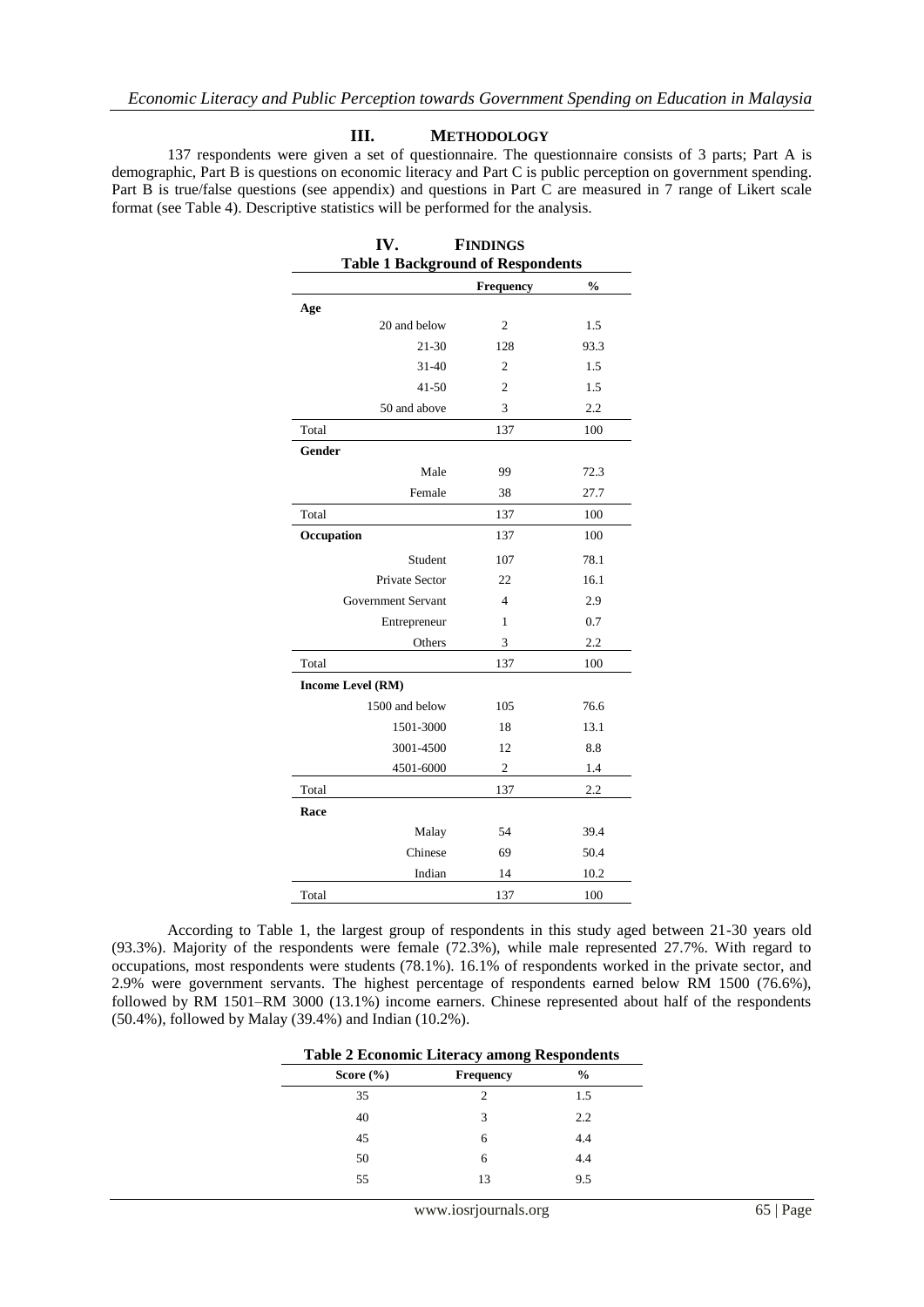|              | 60               | 13                                       | 9.5           |  |
|--------------|------------------|------------------------------------------|---------------|--|
|              | 65               | 18                                       | 13.1          |  |
|              | 70               | 20                                       | 14.6          |  |
|              | 75               | 26                                       | 19.0          |  |
|              | 80               | 12                                       | 8.8           |  |
|              | 85               | 10                                       | 7.3           |  |
|              | 90               | 6                                        | 4.4           |  |
|              | 95               | $\mathfrak{2}$                           | 1.5           |  |
|              | Total            | 137                                      | 100.0         |  |
|              |                  |                                          |               |  |
|              |                  | <b>Table 3 Economic Literacy Grading</b> |               |  |
| <b>Score</b> | <b>Indicator</b> |                                          | $\frac{0}{0}$ |  |
| $0 - 49$     | Weak             |                                          | 8             |  |
| $50 - 79$    | Moderate         |                                          | 70            |  |
| $80 - 100$   | Good             |                                          | 22            |  |

*Economic Literacy and Public Perception towards Government Spending on Education in Malaysia*

Table 2 shows the respondents' scores (correct answers) on their literacy about economy. The highest score is 95%, while the lowest is 35%. 30 of them (22%) scored above 80%. The mode of the score is 75%. Meanwhile, referring to Table 3, the scores were then categorized into three indicators, namely weak, moderate and good. Majority respondents (70%) scored in the range of  $50 - 79$ , which is moderate. 22% obtained good scores between  $80 - 100$ , and  $8\%$  scored between  $0 - 49$ , which is weak.

| <b>Table 4 Perception towards Government Spending</b> |  |
|-------------------------------------------------------|--|
|-------------------------------------------------------|--|

| <b>Perception towards Government Spending in Education</b>                                       | Mean |
|--------------------------------------------------------------------------------------------------|------|
| 1. I am very pleased with the Budget allocation for education in the year 2013.                  | 3.95 |
| 2. Provision issued by the government to increase the savings in National Education              |      |
| Savings Scheme (SSPN) is relevant.                                                               | 4.34 |
| 3. Provision issued by the government of pilot project for TASKA OKU (disabled)                  |      |
| children, namely down syndrome, autism, blind or partially sighted, hearing and                  | 4.75 |
| speaking disabilities) is relevant.                                                              |      |
| 4. 1 Malaysia Training Scheme, also known as SL1M introduced by the government is                | 4.40 |
| relevant.<br>5. Provision issued by the government towards the increasing value of the 1Malaysia | 4.82 |
| Book Voucher programme is relevant.                                                              |      |
| 6. Provision issued by the government to provide Schooling Assistance of RM100 to all            | 4.77 |
| primary and secondary students is relevant.                                                      |      |
| 7. Provision issued by the government to provide Food Supplement Programe (RMT) to               |      |
| primary and secondary students is relevant.                                                      | 4.85 |
|                                                                                                  |      |
| 8. Provision issued by the government to provide assistance of RM 10,000 cash rebate             | 4.72 |
| and a 2% interest rate subsidy to replace buses exceeded 25 years is relevant.                   |      |
| 9. Provision issued by the government to allocate RM 1.2 billion for pre-school                  |      |
| education (MOE, PERMATA and etc.) is relevant.                                                   | 4.54 |
| 10. Provision issued by the government to provide a 10 % discount for consistent                 |      |
| repayment of PTPTN loan is relevant.                                                             | 4.96 |
| <b>Overall Mean</b>                                                                              | 4.61 |

Based on the Table 4, most respondents had positive perception towards government spending on education. As seen in the table, most mean scores for public perception [on various aspects] are above 4, which means that they agreed with the decision made by the government. Only one mean score was slightly lower than 4.

# **V. CONCLUSION**

In conclusion, it can be said that economic literacy among the public was at a moderate level with the majority scoring in the range of 50-79, even though most respondents were bachelor's degree holders who are usually less aware of current economic issues. Public perception on government spending on education was also indicated as moderate, with an overall mean score of 4.61 out of 7. This shows that Malaysians expect the ruling government to improve and contribute more of its expenditure on education.